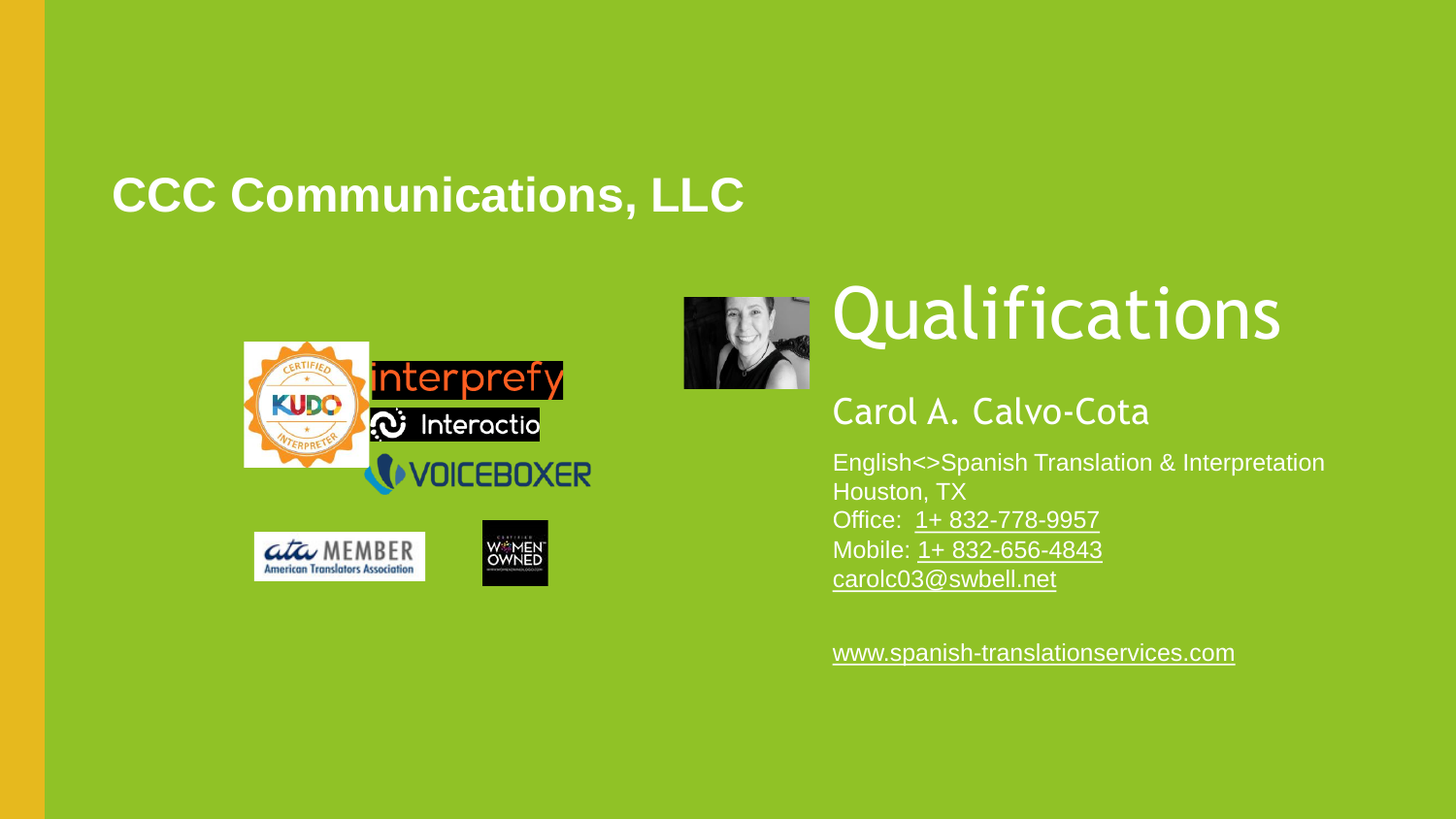

**RISSMESS MEETING** 

**Carol A. Calvo-Cota, President of CCC Communications LLC,** has been an English<>Spanish interpreter and translator for the past fourteen years. Born to Spanish parents in New York, Carol lived and went to school in Madrid until she was 16 when the family moved to Mexico City where Carol graduated from the American High School. After college, Carol returned to Mexico to work.

Carol has 22 years of experience in the hotel business: international tourism sales and marketing, human resources, insurance, due diligence and training in Mexico, and the United States, while *traveling as an executive native speaker throughout South America. She ensures that the end-user is aware of expressions and idioms that are unique to each country in Latin America.*

Carol has interpreted for **Managing Directors** for companies with operations in Mexico, Colombia, Venezuela, Ecuador, Argentina, Spain, Peru, Bolivia, Chile and **high-level government officials** from Equatorial Guinea, Mexico, Argentina and the United States. She is also passionate about serving others and that education is key to the success of future generations. Carol has worked with **non-profit**, and government funded organizations to ensure their mission and vision is effectively communicated to those they serve.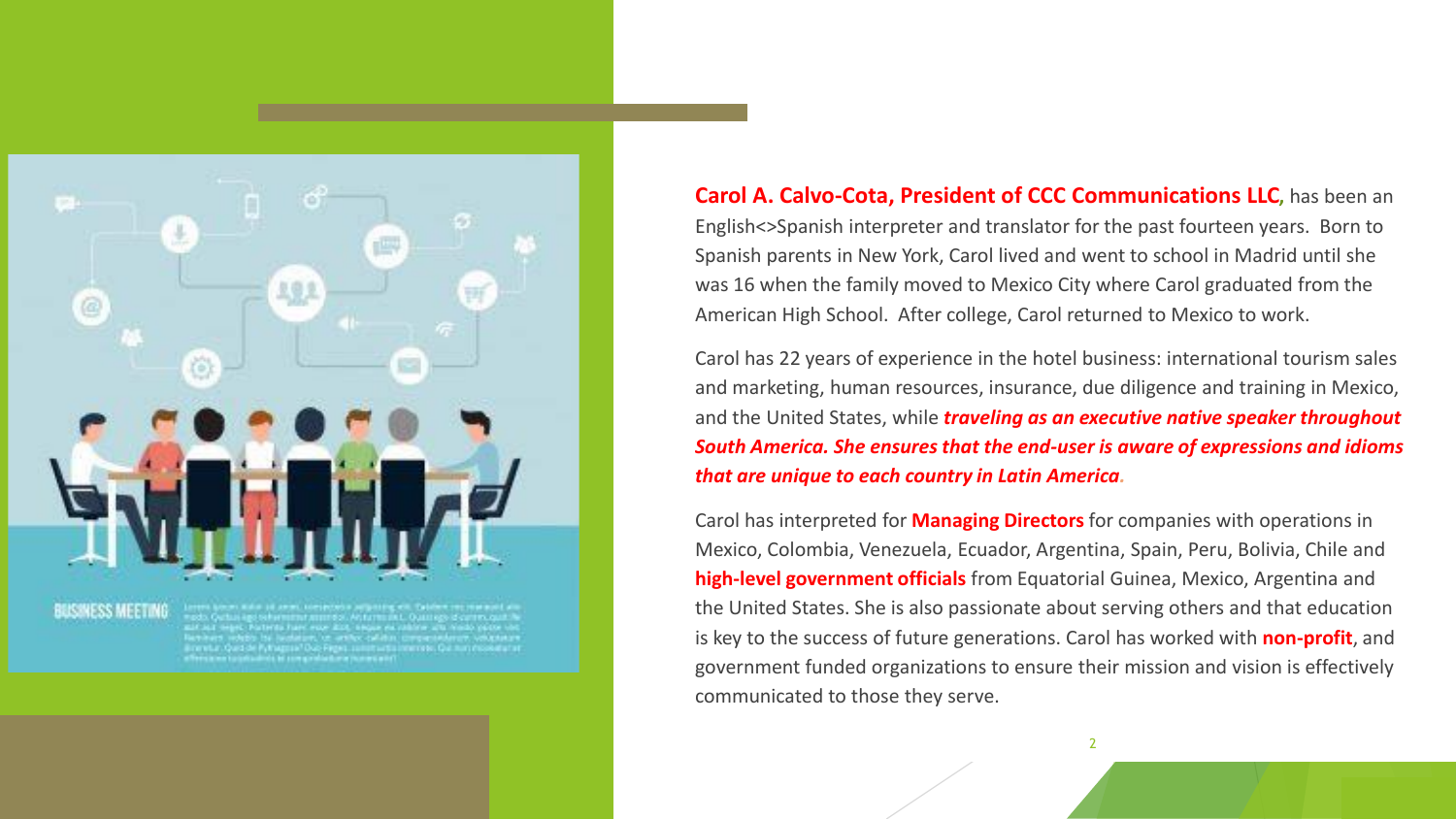### Why CCC Communications LLC?

 *Carol's unique and multicultural background inspires her passion for communication, providing you and your end-users with nonaccented, native English and Spanish that is in tune with each country's language expressions for the seamless inclusion of a diverse group of stakeholders.* 

References available upon request

 **Certified as a small, women owned business by the Small Business Administration.**

#### Education

- BS, Consumer Sciences and Merchandising, University of Houston
- International Marketing, University of Dallas
- Graduate level courses in Marketing, Tecnológico de Monterrey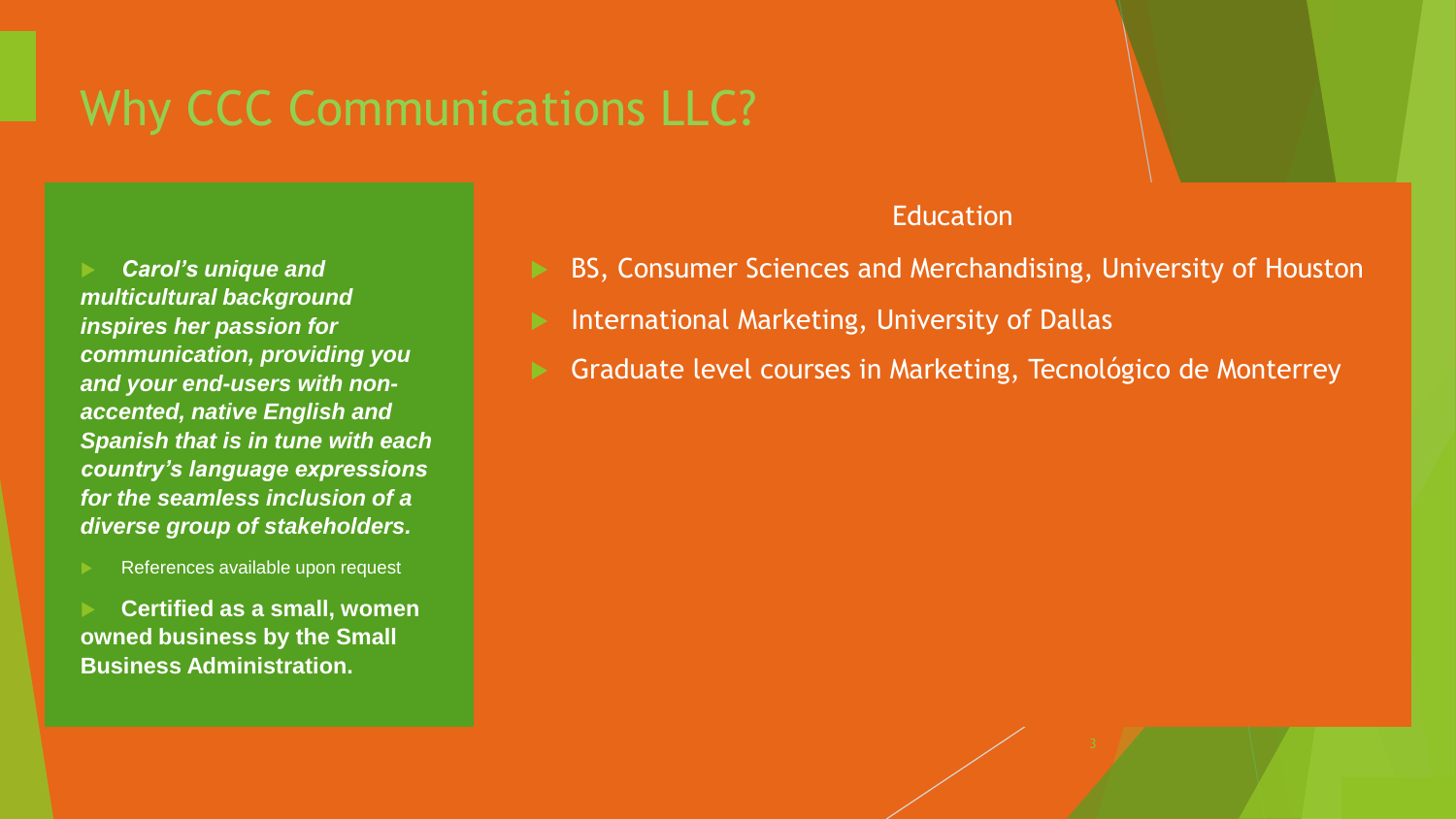#### Oil and Gas

- Equipment/Instrumentation Diagrams
- Hydraulic Fracturing and Shale Plays
- Cement Technology
- Casing Equipment
- Social Investment Strategy
- Safety Valves
- Security in High-Risk Areas
- Mergers and Acquisitions
- HR, Finance and Accounting Policies



- $\blacktriangleright$  Facility Tours
- **Completions**
- **Liquid Natural Gas**
- Upstream, Downstream, Midstream
- Contract Negotiations
- **Software**

- Country Situation Updates
- **International Energy Conferences**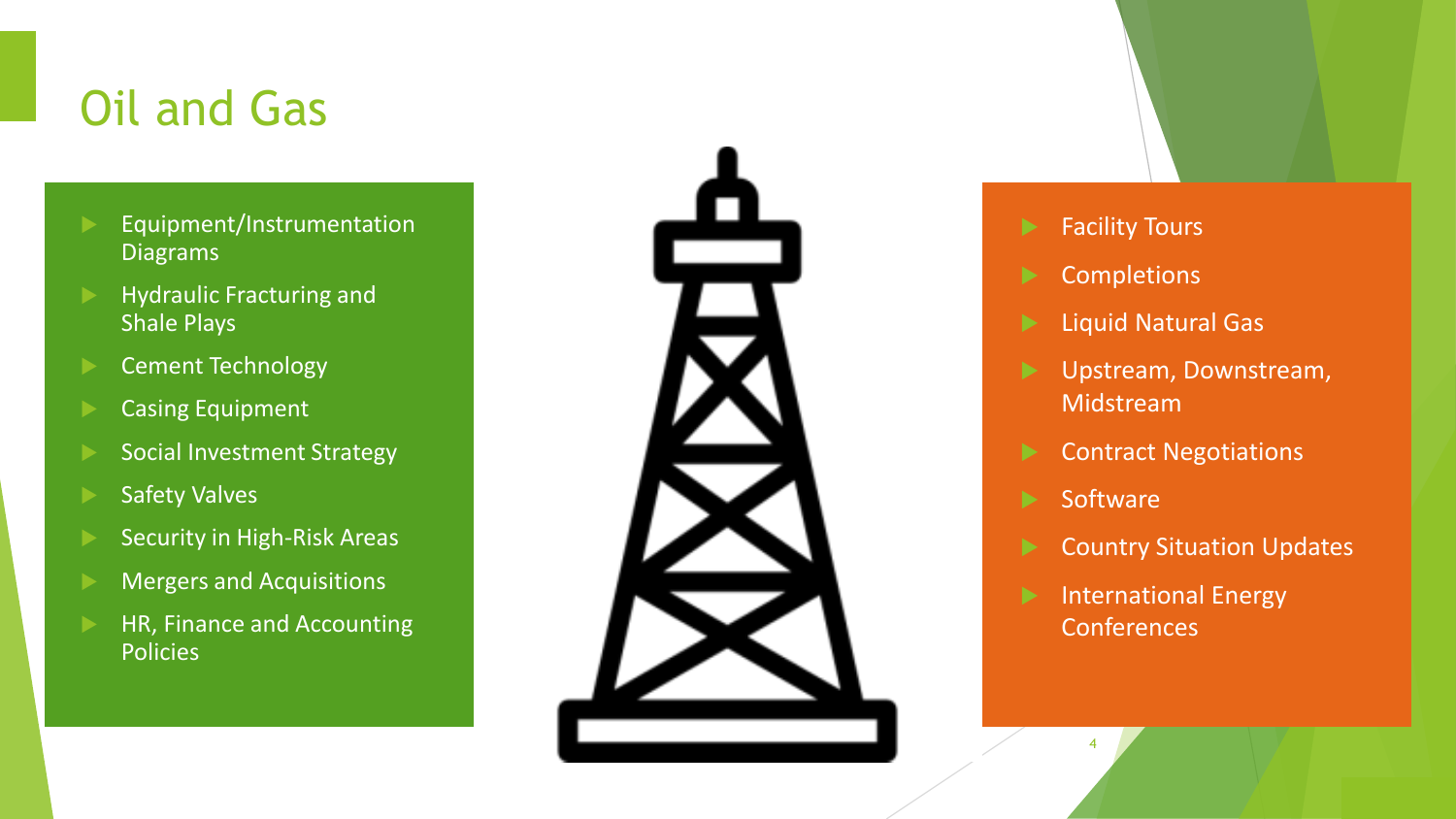## Education **Training**

- Early Childhood Education
- Special Education
- School Handbooks/Code of Conduct
- Rules and Regulations
- Rights of Disabled
- Early Childhood Development Curricula
- Interpretation for Kids
- Head Start
- Staff Training



- Sexual Harassment
- Janitorial Cleaning Products
- Cardiopulmonary Resuscitation
- Restaurants, Hotels & Bars
- Human Resources
- Insurance/Financial Products
- Safe Work Procedures
- Software: Engineering, Accounting, Sales, HR, etc.
- **Mental Health**
- **Nutrition**

- Proprietary/Trademarked Products
- Safe Work Procedures